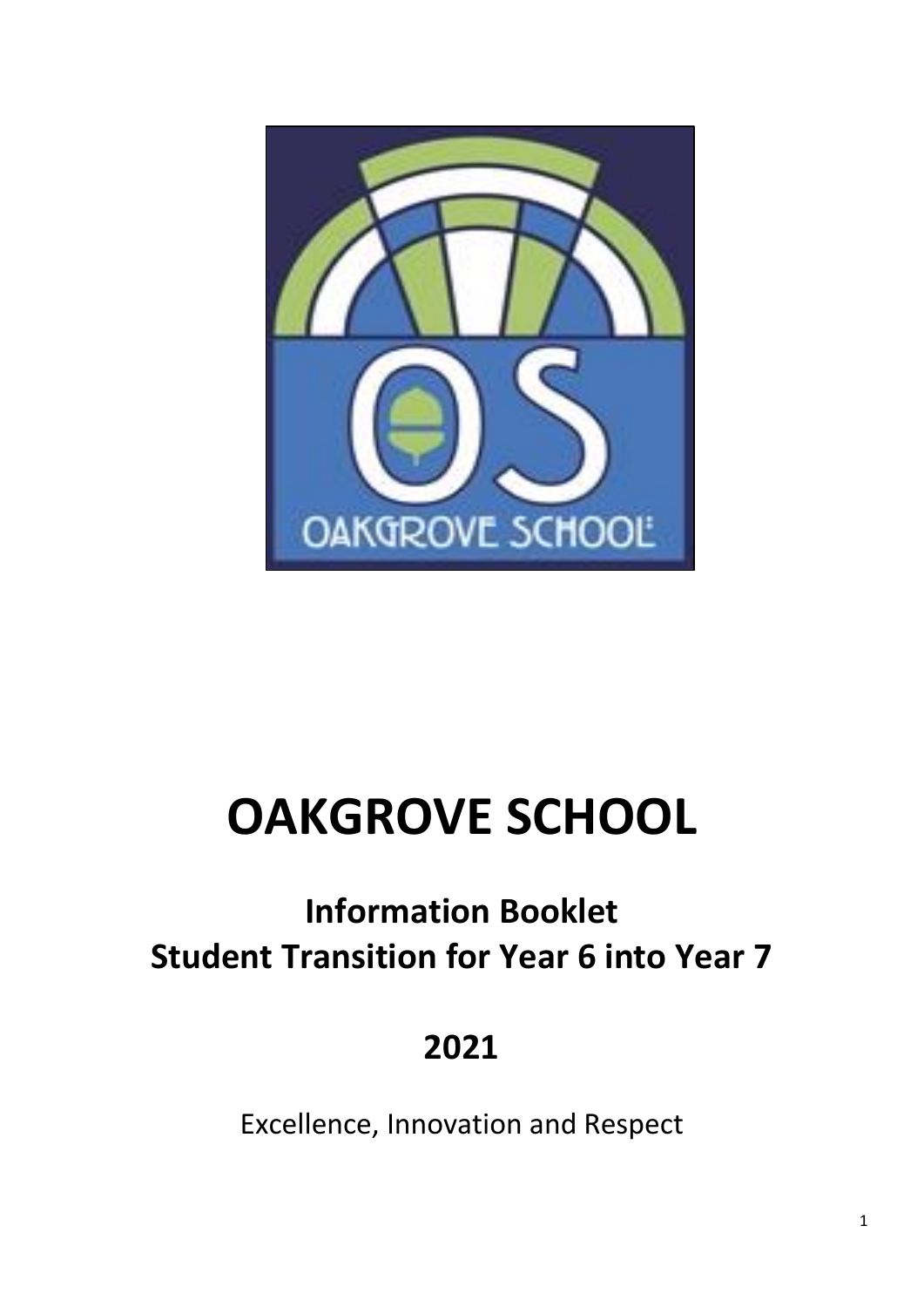### **Contents Page**

- 3 Introduction
- 4 Welcome from the Headteacher
- 5 Useful contact information
- 6 School uniform and PE kit
- 8 Attitudes for learning
- 9 House system
- 10 Basic school equipment
- 11 School timetable example
- 12 Growth mindset
- 13 Feelings of change
- 14 Managing change
- 15 Friendships
- 16 Tips for parents/carers

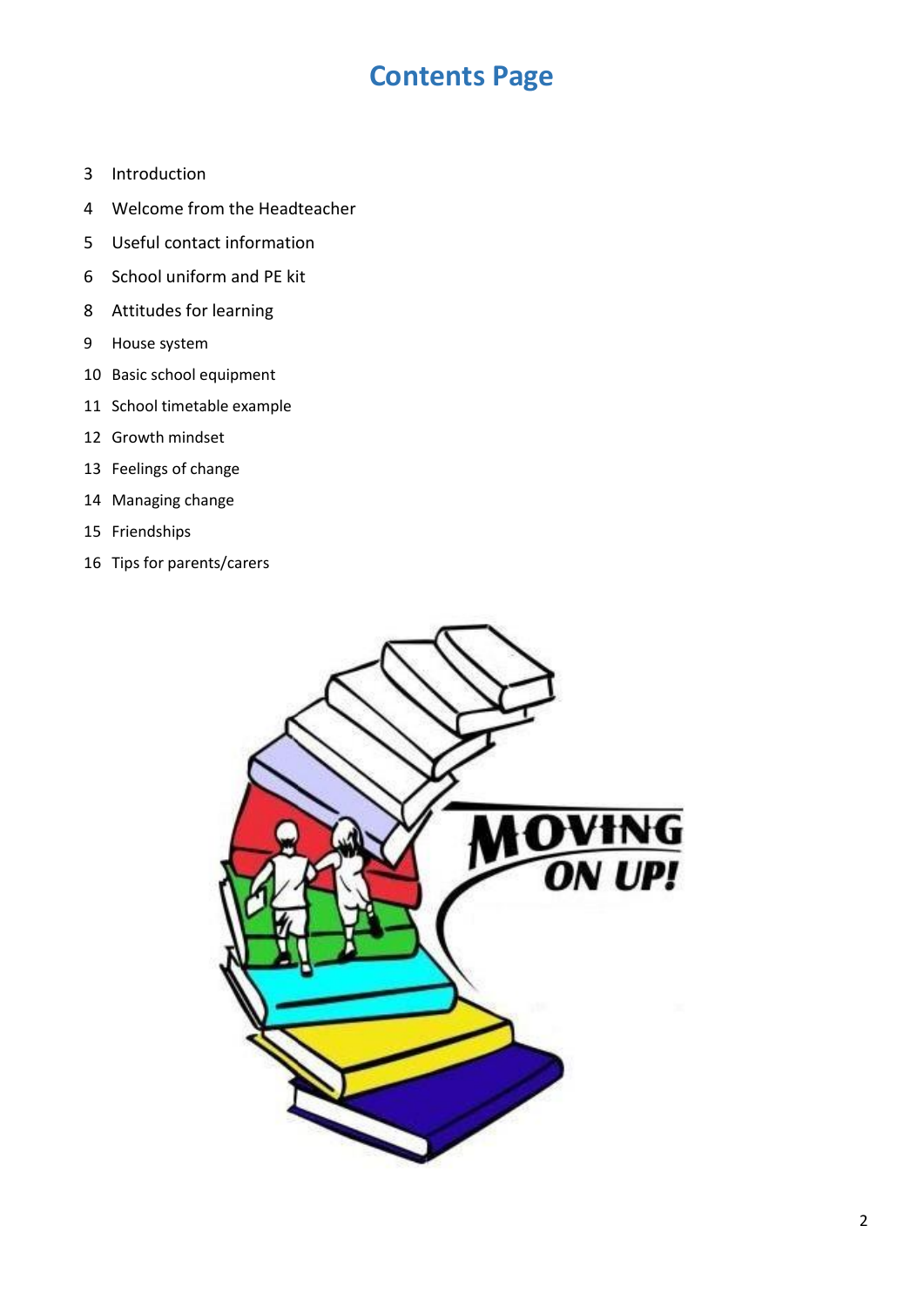## **Introduction**

We would like to welcome you to Oakgrove School and whilst we are unable to meet face to face during this current pandemic, we want to let you know that we are excited to have you as part of our community and we're looking forward to getting you settled in September. Our transition team is working hard to adapt to your needs and plan lots of exciting activities to make you feel supported. As best you can, enjoy your last term at Primary school and the summer holidays, and try not to worry about the transition. This is a milestone in your education and one which marks the beginning of your future. We are here to support and guide you to make informed choices and learn about the wonderful world in which we live!

This booklet has been carefully put together in order to provide Year 6 students and their families with as much information and advice so that the transition from primary school to Oakgrove Secondary is as smooth and stress-free as it can be in this current situation. There is also an additional activity booklet for students to complete over the summer and bring with them in September, along with a dedicated 'Transition' section on our website (look out for our virtual tour amongst other resources).

An electronic copy is available for download on our website or if you require a paper version please contact us on the school email: **[oakgrove@oakgrove.school](mailto:oakgrove@oakgrove.school)** with the number of copies required (one per Year 6 into 7 student) and the correct postal address you would like the document sent to.

We're taking inspiration from this beautiful poem shared on the CBBC website and written by Marcie, aged 10 from Wiltshire.

#### *Stand Together*

*In light of the troubles we have today, There's just a few things I'd like to say, Although the days of this feel long, Together as a country, we stand strong.* 

*Share your kindness and your love, It's no time to be mean, push and shove. Hold on to your loved ones, hold them tight, Listen to the rules and do what's right.*

*Spend the precious times with your family, Read, do puzzles, play games and be silly. Watch Blue Peter and snuggle up on the sofa, As mummy no longer needs to be chauffeur.* 

*Take time to enjoy all of the little things, The small things and the pleasure it brings. But most importantly of all, Stay safe, be brave and we shall not fall!* 

Stand Together! by Marie In light of the troubler we have today. In light of the troubler we have any<br>those just a *few things* Isl like to say.<br>Although the days of this *feel* long. Share your kindness and your love. Share your kindness are get and share.<br>It's no time to be mean speek and share. It's no time to write ones, hold then tight. think on to your investment of which right. Spiral the presions times with your family. Spord the precise town and the silby. Match Blue Peter, snuggled up on the sofo. Watch Blue Peter, snugger needs to be champion.<br>as Muningy no longer needs to be champion. as Muning no longer all the little things.<br>Take time to enjoy all the little things. Take time to enjoy and the pleasure it brings. the small inportantly of all. stay cape, be brown, we shall not fall!

**Maybe you've written a poem or done a piece of creative work you could share with us in September?**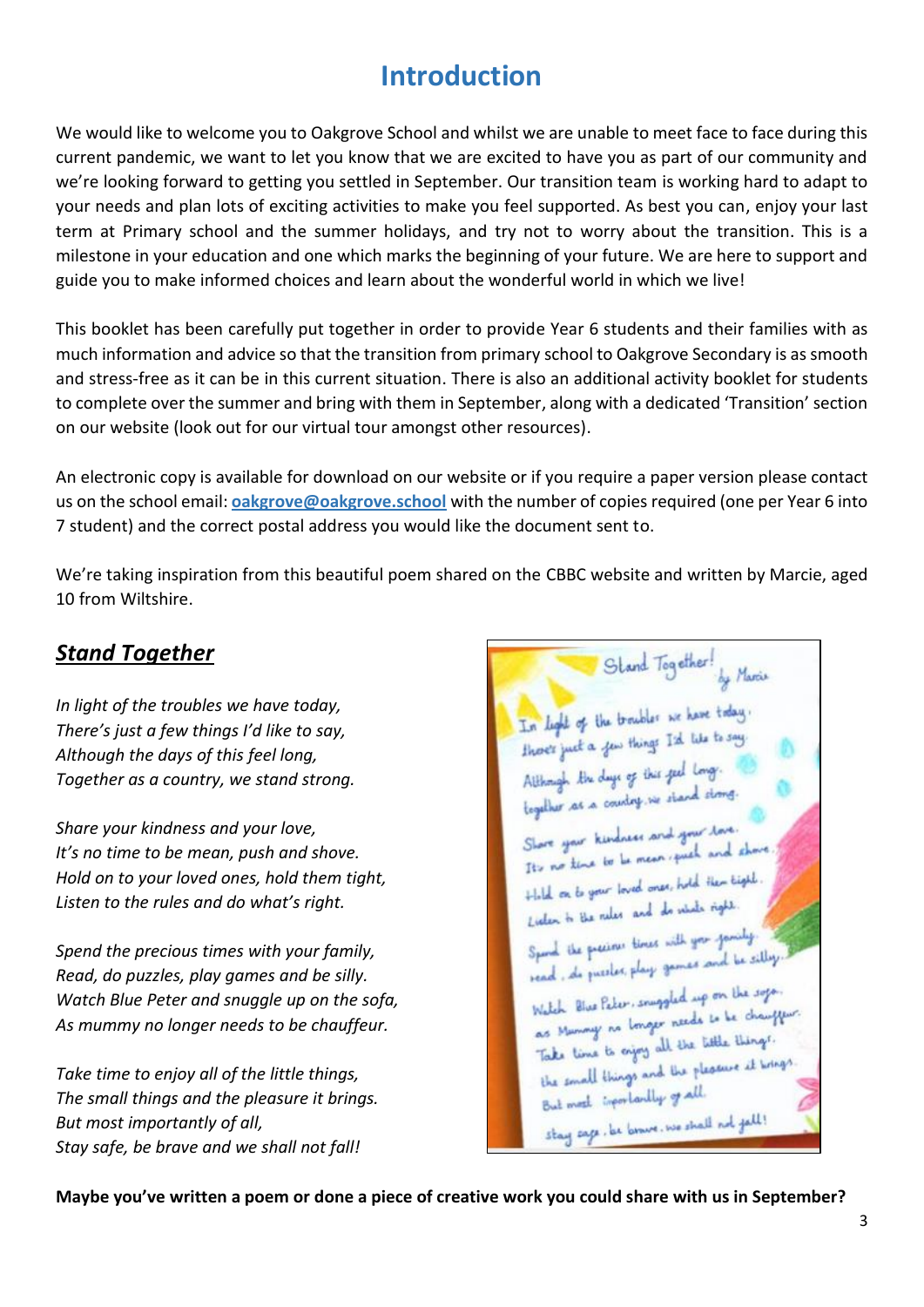## **Welcome from the Headteacher**

Dear Year 6 (soon to be Year 7),

A warm welcome to Oakgrove School and I hope that you and your families are safe and well. This year we are having to launch our transition program differently, the situation with Coronavirus and school closure means that our traditional transition cannot take place. We would love to have you visit Oakgrove, get a better understanding of the school and how we operate, however, we are confident that the support that you will get over the next few weeks and months will enable you to be fully prepared for your exciting start at Oakgrove.



Having worked at Oakgrove for sixteen years, since the school first opened its doors in September 2005 and having spent the last six years as Headteacher, the success of the school is built on simple, but effective foundations - outstanding student behaviour and a positive attitude to learning. Our 'stamp' and rewards systems are based around getting the simple things right - correct uniform. punctuality, politeness, and hard work in the classroom and at home. Visitors to the school often comment on how lovely it is to see students holding doors open for staff, saying 'thank you' and volunteering for school events - I expect nothing less from you.

Oakgrove was graded as 'Outstanding' in 2019 in key areas such as leadership, management, safeguarding, student behaviour and welfare - all non-negotiables to my staff and I. The Year 7 cohort starting in September will have an individual and collective role in returning all aspects of the school to 'Outstanding' and I know you will be excellent. It may seem a long time away, but you will be collecting your GCSE exams results in summer 2026 and your journey towards this starts now. I wish you all the best and look forward to you starting at Oakgrove School.

Best wishes,

Mr I Tett Headteacher

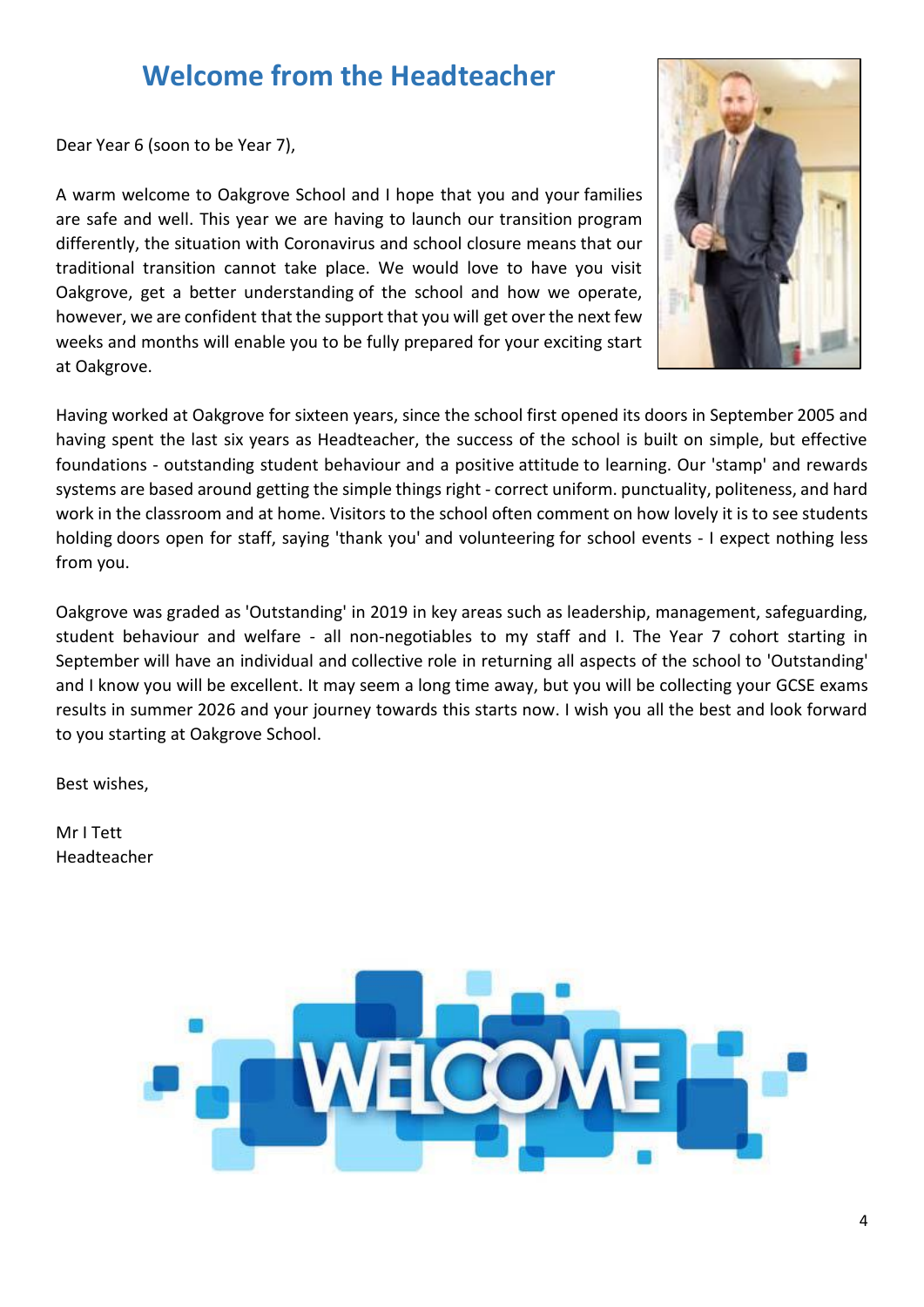## **Subject Specific Concern:**

With any subject based Issue or academic Query these should be refered directly to the subject teacher/s or if necessary the Head of Department or Faculty.

## **Pastoral Concern: Contact Form Tutor**

Either contact by telephone on **01908 545300** and leave a message or email: **oakgrove@oakgrove.school** and mark with 'for the attention of....' then the student's form tutor, along with an outline of what the issue is.

Please keep in mind we have a 48 hour response policy and all of our tutors teach so try to be patient. If your concern is urgent or relates to safeguarding then please put this in your message. Initally, tutors will try to resolve the issue or if they need to refer it on to the appropriate person/team as shown below.



Refer to appropriate in school support e.g. Head of Year or their Assistant, SEND Team, Pupil Premium Advocate, School Nurse

**Pastoral Issue** - If the Tutor is unable to resolve the issue they may refer it to the Assistant Head of Year or Head of Year (HOY).

In some circumstances, serious incidents may also involve a member of the Senior Leadership Team at the request of the HOY.

Referal to **External** Agencies for support e.g. CAMHS, COMPASS, MK **ACT**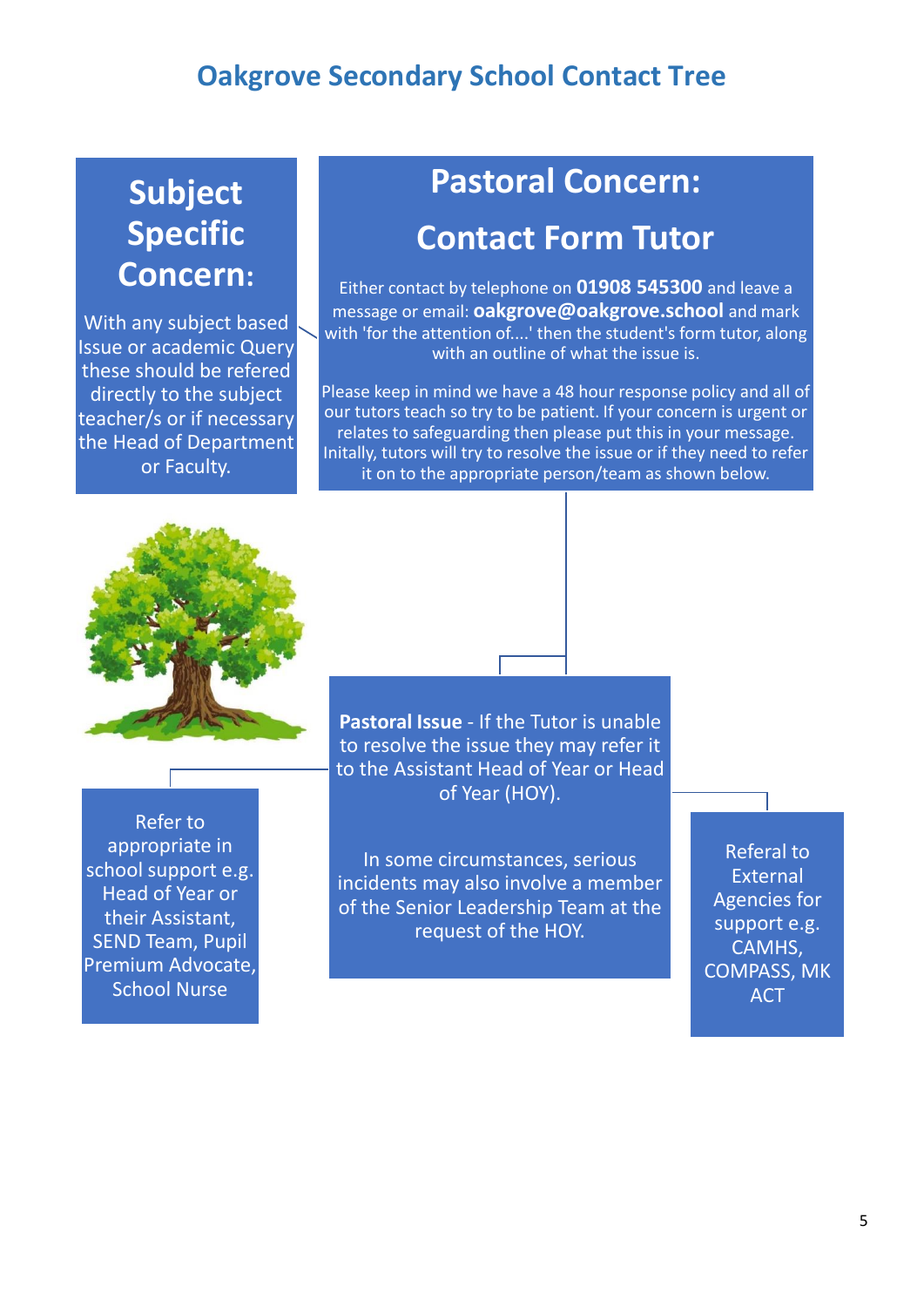## **School Uniform**

It is our aim at Oakgrove School to bring each individual to their full potential in a school atmosphere of harmony and shared community values. For this reason, we insist upon high standards in dress and appearance that prepare our students for successful careers in the wider community. In addition, movement around the school at times can become congested and it is important therefore that students are dressed appropriately and they are not wearing items that could become a safety hazard. It is the responsibility of parents/carers to ensure that their child is in the correct uniform and ready to learn.

#### **Students' Main Uniform**

- Sensible flat black shoes (no logos/branding, trainers, trainer type shoes, canvas shoes/pumps or similar allowed). Students are welcome to wear walking boots to/from school in extreme weather events and change into their normal school shoes once on site.
- Plain black tights or white socks with skirts (no trainer socks).
- Grey tailored trousers (not tight or lycra) with black socks.
- Grey knee length A-line skirt (not pencil, mini, lycra or tight). The skirt must not be rolled over or bunched and tied to make shorter.
- Pale blue shirt/French collar blouse.
- French navy single breasted blazer with Oakgrove badge/House Badge sewn onto the front left chest pocket.
- French navy V neck sweater (optional). NB: Hoodies are NOT to be worn under blazers.
- French navy cardigan (optional).
- French navy tie with silver stripe (optional with French collar blouse only) minimum of 12 stripes showing on the front.
- Outside coats are not to be worn inside classrooms, they can be worn at other times over the top of their blazers.
- Hoodies/sportswear tops must not be worn within the school grounds at all.
- On days when the temperature is exceptionally high, students will be informed they are allowed to remove their blazers. However, if they choose to do so their V neck sweater must also be removed.

#### **Maisies is the named outfitters: website -** <https://www.maisies-superstore.co.uk/oakgrove-secondary-school/>

#### **Accessories, Jewellery and Body Art**

- Students are encouraged to wear a watch to help with punctuality and organisation. However, smart watches are not allowed.
- Pierced ears one pair (one per ear) of either gold or silver studs is permitted. No other styles or colours are permitted and will be confiscated and returned via Student Services. Students are not permitted to wear stretchers or spacers.
- Nose studs or other forms of body piercing are not allowed. The use of plasters to cover items of jewellery is not acceptable. Any infringement will result in the student being removed to Internal Exclusion or potentially being excluded. Persistent failure to comply with this rule may result in a referral to Alternative Education.
- No visible or permanent tattoos are permitted. (the Tattooing of Minors Act 1969 makes it illegal for anyone under the age of 18 to have a permanent tattoo).
- Belts must be strictly functional plain black, suitable for trousers only.
- Trousers must be worn around the waist.
- No rubber or plastic wrist bands or bracelets of any material are to be worn.
- No necklaces allowed. These will be confiscated and returned via Student Services.
- Items of religious jewellery must be discussed with the relevant Learning Coordinator/Assistant.
- KS3 students are not permitted to wear any form of make-up.
- False nails, nail varnish and nail art are not permitted in any year group.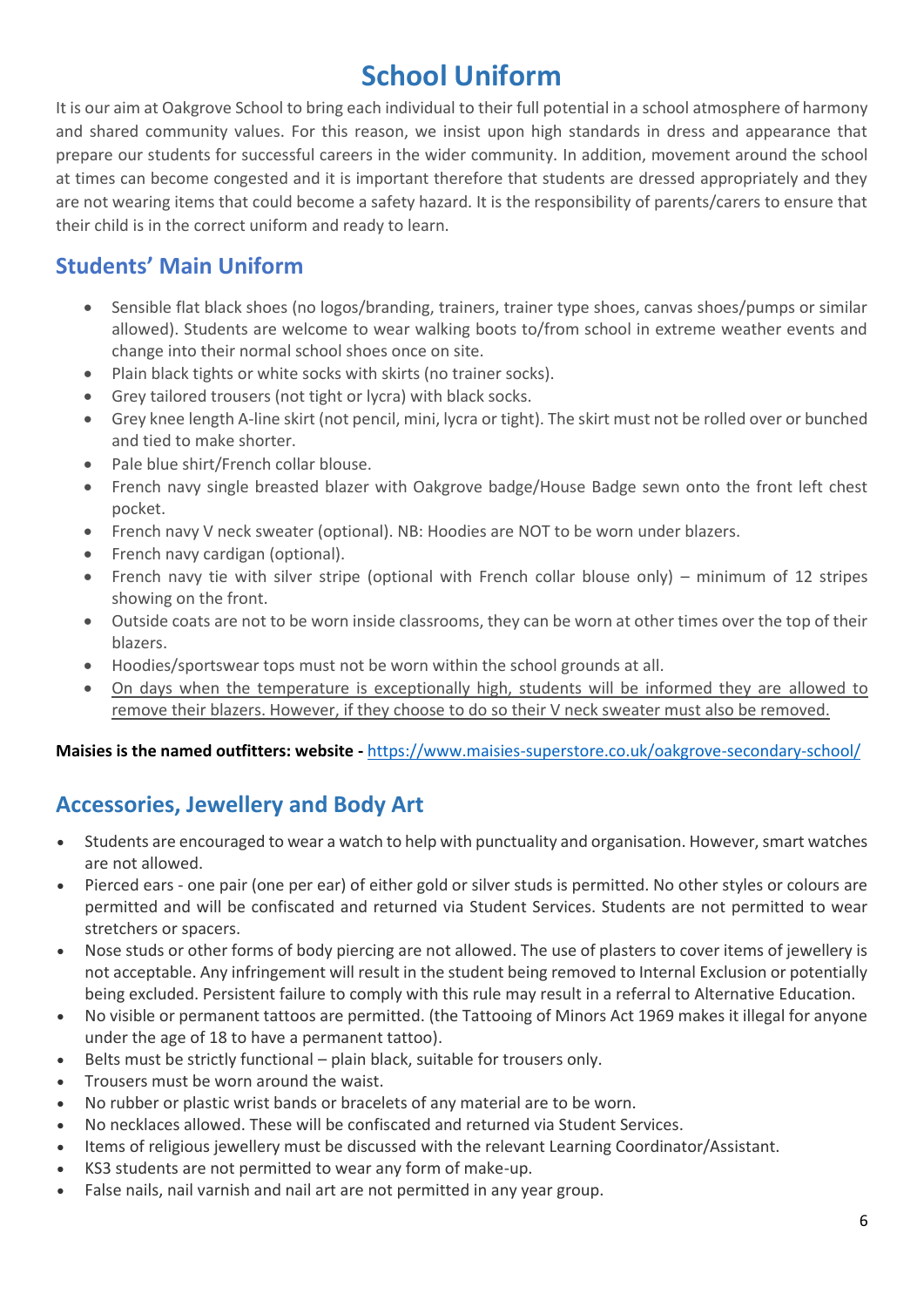#### **Hair**

The school uniform policy specifically requires that hair should not be at the extremes of fashion.

- "Extreme" not too short, nor too long, no shorter than No 2 and blended in with hair of other lengths. A fade is acceptable if the hair remains to office standard and remains no shorter than a 2 on top with hair covering to at least the ears.
- 'Artwork' on the scalp or eyebrows is regarded as a fashion extreme and is therefore not permitted.
- Hair should be one tone and be close to the individual student's natural hair tone.
- Hair bands and head scarves should be strictly functional navy blue/light blue/black/white.

#### **PE Kit**

- All items of PE kit should be clearly named in a manner that should not wash off after a period of time.
- No jewellery of any type may be worn in PE or Sport lessons. This includes any personal fitness tracking device e.g. FitBit's, Garmin VivoFit/VivoSmart's etc.
- It is down to the discretion of the member of staff to determine if participation within an activity is safe or not due to the presence of jewellery that cannot be removed. Taping over piercings is not deemed suitable protection.
- It is the responsible of students to ensure that any valuable items are given to a member of staff to be locked away at the start of the lesson. We strongly advise that valuable items are left at home on days when students have PE or Sport lessons.

#### **Essential Items**

- Navy polo shirt (Boys Mercury Polo Shirt with Logo or Girl Venus Polo Shirt with Logo) \*
- Reversible games jersey [Boys & Girls Multi-Sport Shirt (Navy/Sky)] \*
- Plain navy shorts & Plain navy football socks (There should not be any patterns, strips or sections that are not navy)
- **Trainers**
- Studded boots
- Gum Shield
- Shin pads

### **Optional Items**

- Plain navy tracksuit bottoms [APTUS Training Pant (Navy)] \*\*
- Plain navy leggings [APTUS Female Leggings (Navy)] \*\*
- Plain navy inner or base layer To be worn underneath polo shirt or games jersey.

#### *\*Items of PE kit that must be purchased through Maisies.*

*\*\* If these items are to be worn in lessons, they must be purchased through Maisies.* 

#### **Any infringements of the school's uniform policy will be dealt with by appropriate sanctions.**

We firmly believe that school should give students a break from the world of social media and devices. **Mobile phones** are not permitted for use on the school site and should be switched off at all times. If a student is found using or looking at their phone in school then it will be confiscated and taken to student services for collection, a code will also be issued in their planner with an appropriate consequence. Any necessary contact with parents/carers should be via the correct channels e.g. student services, reception or school medical office.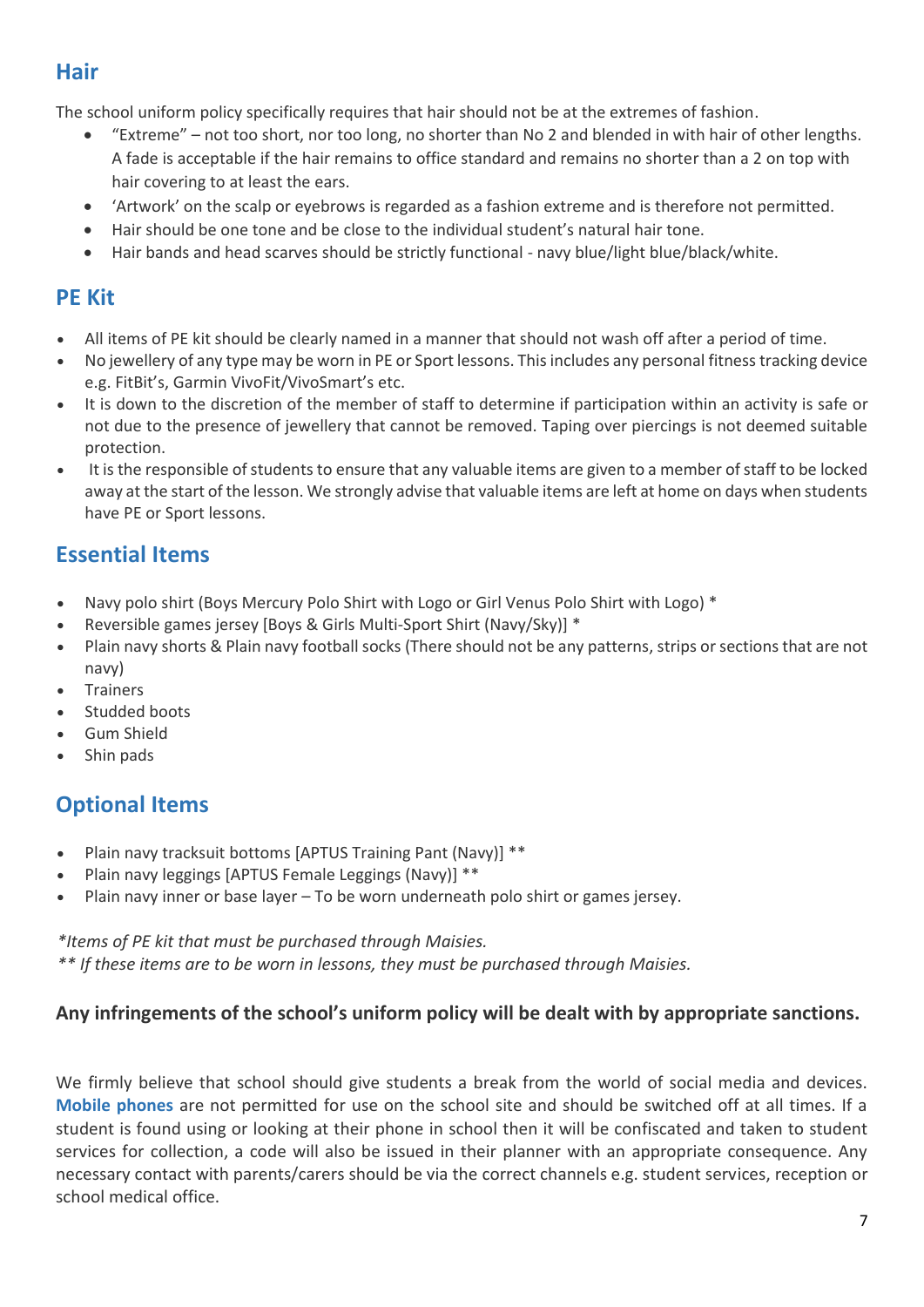## **Attitude for Learning (AfL)**

The Attitude for Learning of students at Oakgrove is crucial to their success. The school not only utilises praise for success, but also challenges those aspects of student behaviour which would slow their progress. One of the keys to Oakgrove's high standards of behaviour is our **stamp system**. It offers the opportunity for students to succeed and be rewarded for success, as well as sharing with parents their child's achievements and/or areas for focus.

Students can achieve **Merits and Commendations** for many different types of positive behaviours from very good classwork to volunteering in the community. Students will also receive a stamp from each lesson if they have met the required expectations Oakgrove has of all of its students. **Rewards** are presented throughout the academic year.

Behaviours not in keeping with a positive attitude for learning are addressed with the appropriate **code being noted in the planners**, so parents can be fully informed of all aspects of their child's progress at Oakgrove. This information, plus much more, can also be accessed through the **SIMS Parent App** for tablet and smartphone devices.

A code is added for students not bringing with them the correct equipment (E), lateness to lessons (L), not handing in or poor quality homework (H1/H2), mobile phone out or heard in school (P) and poor standard of uniform (U). Behaviour in lessons is also coded and has a sliding scale dependent on the issue (B1-B5). Each of these codes carries a **points value** and some carry an appropriate consequence.

Depending on the total number of points accrued over a week, then a report may be issued, with the aim of helping the student refocus on positive behaviours, whilst informing all parties of their progress.

The school also has a **Behaviour and Guidance Room**, which is used to help students reflect on issues that have arisen whilst learning away from their usual classroom environment.

**Oakgrove's ideals of excellence, innovation and respect** are embedded throughout the Attitude for Learning system. We strive for excellence, whilst innovating when possible, but always with mutual respect between staff and our learning community of students. We **praise** whenever possible and aim to encourage improvement when needed.

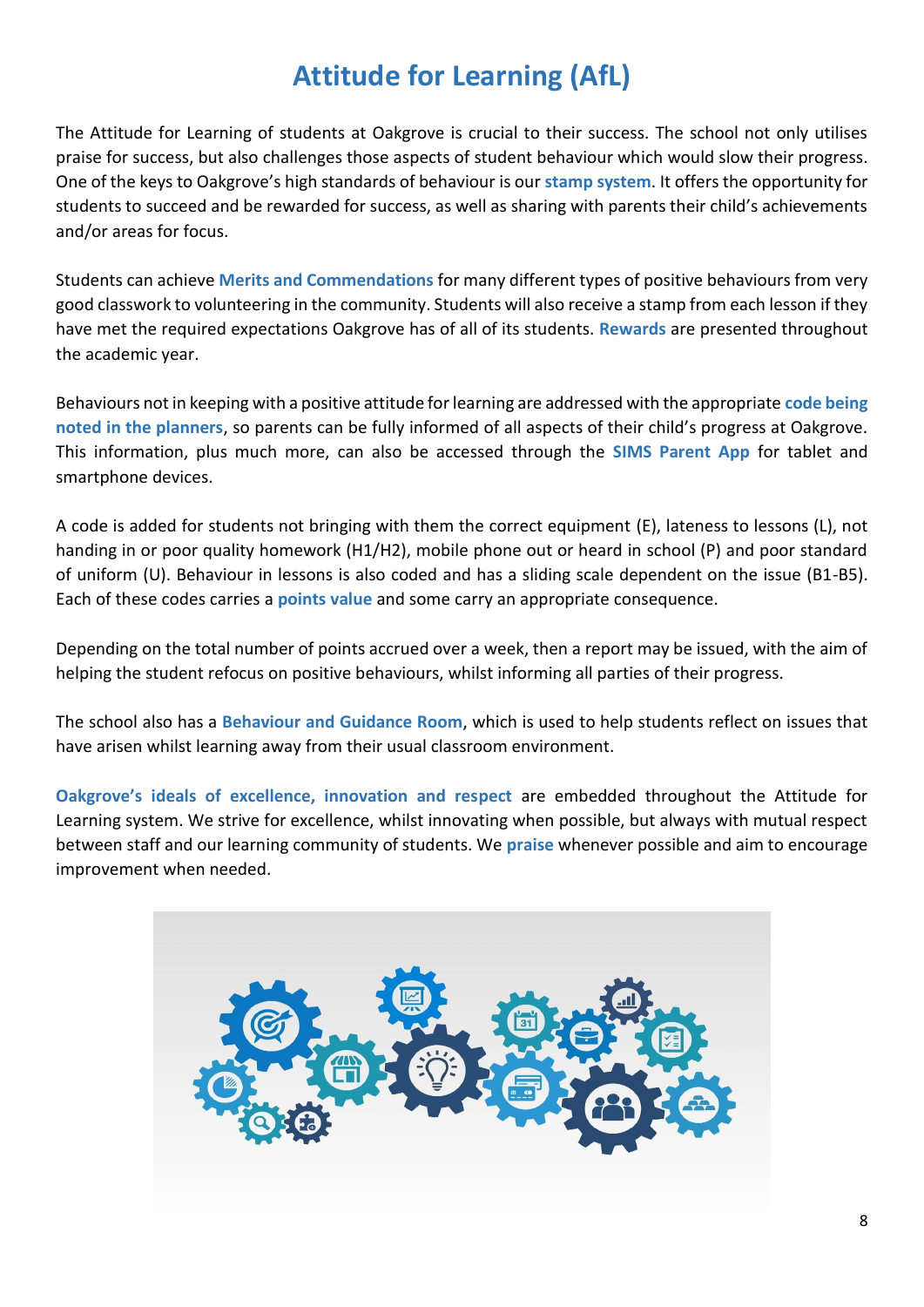## **The House System**

#### **What is the House System?**

The Oakgrove School House system is a set of 5 houses which aims to give students a feeling of belonging and a sense of pride in a supportive and secure environment. Our House system reflects the values of Oakgrove School; Excellence, Innovation and Respect. This unites us and strengthens our school community. Students will have a badge on their blazer to show which House they are in.

#### **What House could students be in?**

- *Phoenix House – 'The Firebird'*
- *Columba House – 'The Bird'*
- *Noctua House – 'The Owl'*
- *Pegasus House – 'The Winged Horse'*
- *Draco House – 'The Dragon'*

#### **How can students get involved in the House System?**

There are lots of ways that students can get involved in the House system with subject competitions, interhouse sports fixtures and House Quizzes. Everything students get involved in will gain House points which will help contribute towards the overall winning total for the year.

#### **When will students meet as a House?**

Three times a year students will meet with their House in an assembly to share what is coming up, the positives and how their House is doing in the current standings. They will also be with one other House in the assembly hall to take part in competitions and again contribute to the totals.

#### **How does the House System get involved in the local community?**

All the Oakgrove School Houses have a local or national charity linked to it with fundraising events and MUFTI days running throughout the year to raise money. Students can join your House fundraising committee or even taking part in a fundraising event helps students get involved in local community in a positive way.

#### **How can students get their voice heard in the House System?**

The Student Voice Committee has representatives from all the Houses with an application and a democratic election process. They meet regularly each half term to discuss issues and for students to look at ways of improving the House System as well as Oakgrove School as a whole. The Student Voice Committee encourages healthy debate amongst the students and students learn the importance of democracy as well as seeing the positive impact on the changes we make for the wider school community.









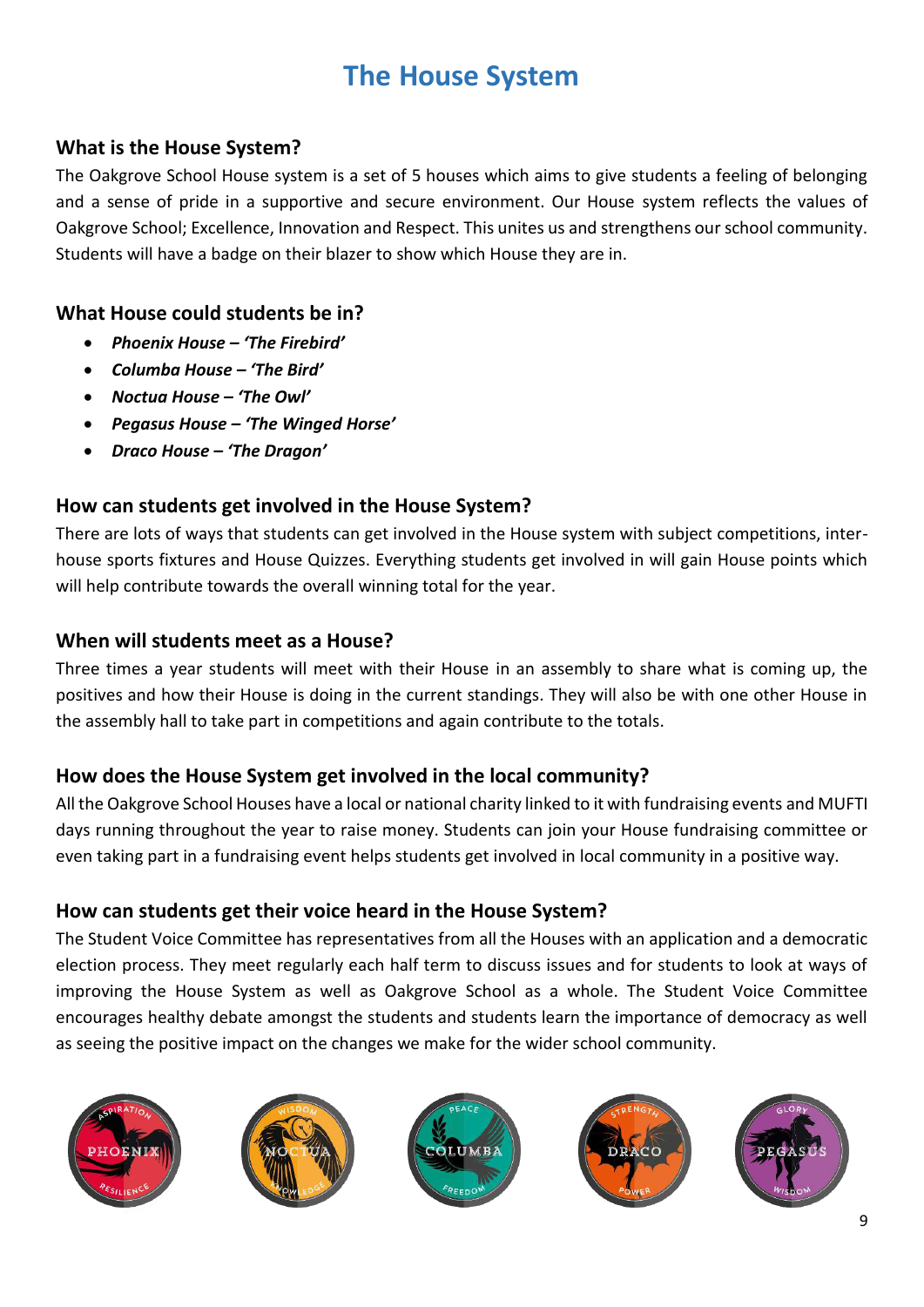## **Equipment For Your School Bag**

- Any books you need for the day's lessons. Check your timetable and make sure you have completed any homework that is due.
- Your planner / homework diary
- 3 Pens (black/blue ink)
- 2 Pencils
- Highlighters (x4)
- **Glue stick**
- Coloured pen (green/purple)
- Ruler
- **Eraser**
- Pencil Sharpener
- Compass
- Protractor
- Colouring Pencils
- Scientific Calculator can be purchased through school
- USB
- Apron (for DT lessons)
- Any other equipment e.g. musical instrument
- Reading Book school library or a personal copy
- PE Kit including trainers  $-$  if you have PE that day
- Water bottle check it doesn't leak and keep it upright to protect your books and homework
- Packed lunch  $-$  if you are not using the canteen



- Try to **prepare your bag the evening before** as you're more likely to forget things if you're rushing around in the morning.
- You might want to write your own **checklist** for items you need in your school bag.
- You could put this with your timetable so that you get into the habit of using it to pack every night.
- A **pencil case** will help keep your equipment together so they don't get lost in your bag.



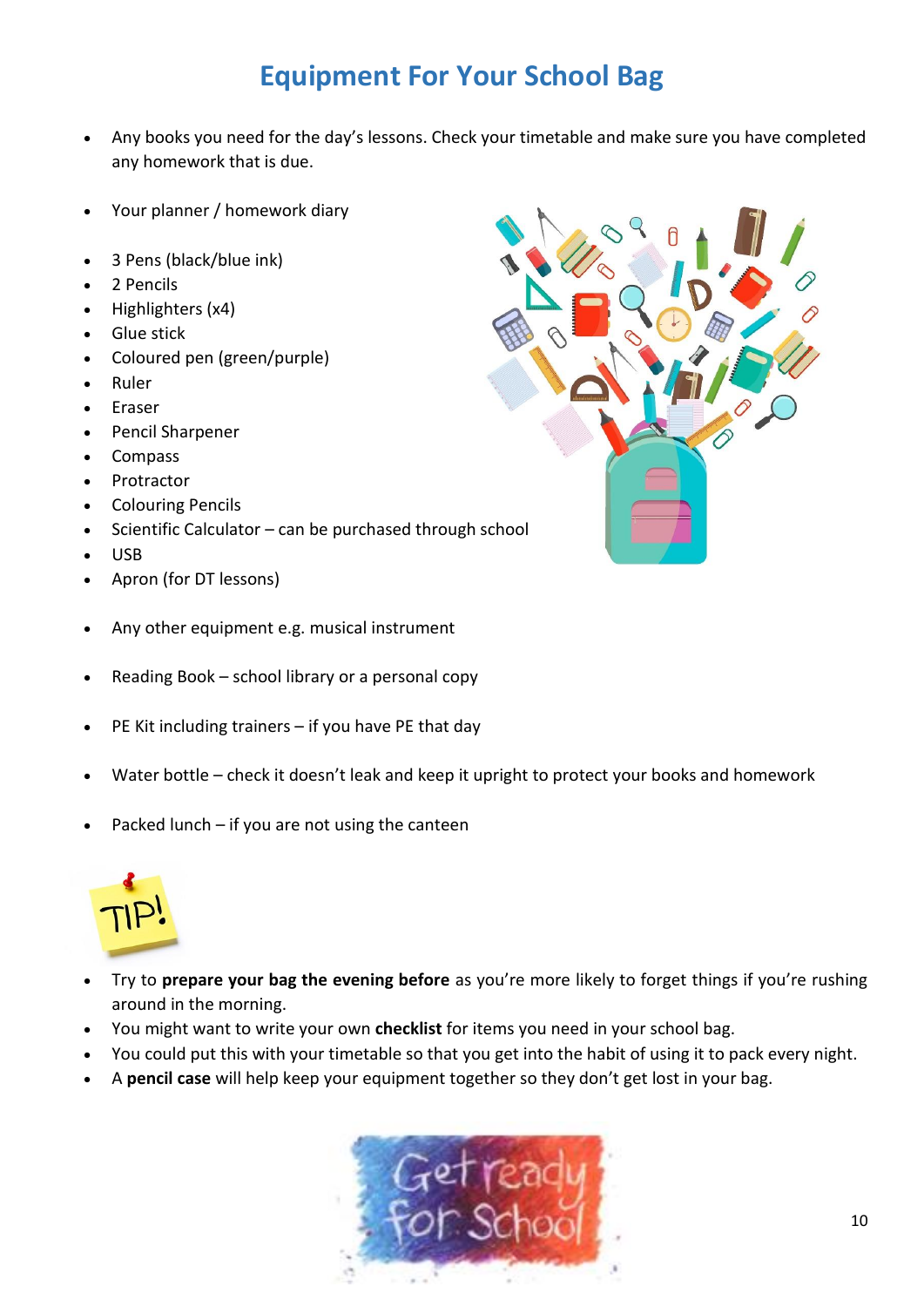## **School Timetable**

At primary school, your teacher did most of the organising for you, making sure you got to assemblies and lessons on time and ensuring you had the equipment you needed for the tasks they set. At secondary school, all of this will be your responsibility. Don't worry; you will get the hang of things quickly.

Bells in school will let you know when you need to make your way to the next lesson. You will be given a timetable that tells you where you need to be in each period. It will probably have the name of the lesson, the teacher you have and the room you need to be in. The teachers initials are usually used on your timetable.

Take a photo of your timetable so you have it as a backup on your phone, and give your parents/carers a copy to stick up at home too.

|                         | Mon                   | Tue                 | Wed            | Thu                          | Fri          |
|-------------------------|-----------------------|---------------------|----------------|------------------------------|--------------|
| Reg                     | Registration          | Registration        | Registration   | Registration                 | Registration |
|                         | JGR D12               | JGR D12             | JGR D12        | JGR D12                      | JGR D12      |
| 1                       | Design and Technology | Maths               | <b>RE</b>      | Pe                           | Maths        |
|                         | LK CO3                | <b>JOG E10</b>      | MBE D25        | ISB Dance Studio             | LCR E11      |
| $\overline{\mathbf{z}}$ | French                | Food Tec            | Maths          | Science                      | Geography    |
|                         | JJ D05                | LMC C13             | <b>JOG E10</b> | <b>DRO B22</b>               | MCG D04      |
| 3                       | History               | Values & E          | Geography      | English                      | Drama        |
|                         | <b>EJB F23</b>        | JGR D11             | MCG D04        | HLE G15                      | KCR E02      |
| 4                       | Art                   | Music               | French         | English                      | English      |
|                         | EKB <sub>C23</sub>    | ACG A23             | JJ D05         | JA HO <sub>2</sub>           | HLE G15      |
| 5                       | Lunch                 | Lunch               | Lunch          | Lunch                        | Lunch        |
| 6                       | Tutorial<br>JGR D12   | Assembly<br>JGR D12 | Lunch          | Lunch                        | Lunch        |
| $\overline{7}$          | Science               | Pe                  | Science        | Computing                    | History      |
|                         | <b>DRO B22</b>        | ISB Dance Studio    | <b>DRO B22</b> | SGA C15                      | LMU D23      |
|                         |                       |                     |                |                              | Subject      |
|                         |                       |                     |                | Teacher's<br><b>Initials</b> | Room         |

Yours will be different to the example timetable below but will have similar lessons.

**If this was your timetable…**

- **Which days would you need to take your PE Kit?**
- **Which books would you need to take to school on Thursday?**
- **What lesson would you have for lesson 4 on a Wednesday?**
- **How many times a week would you have a Maths lesson?**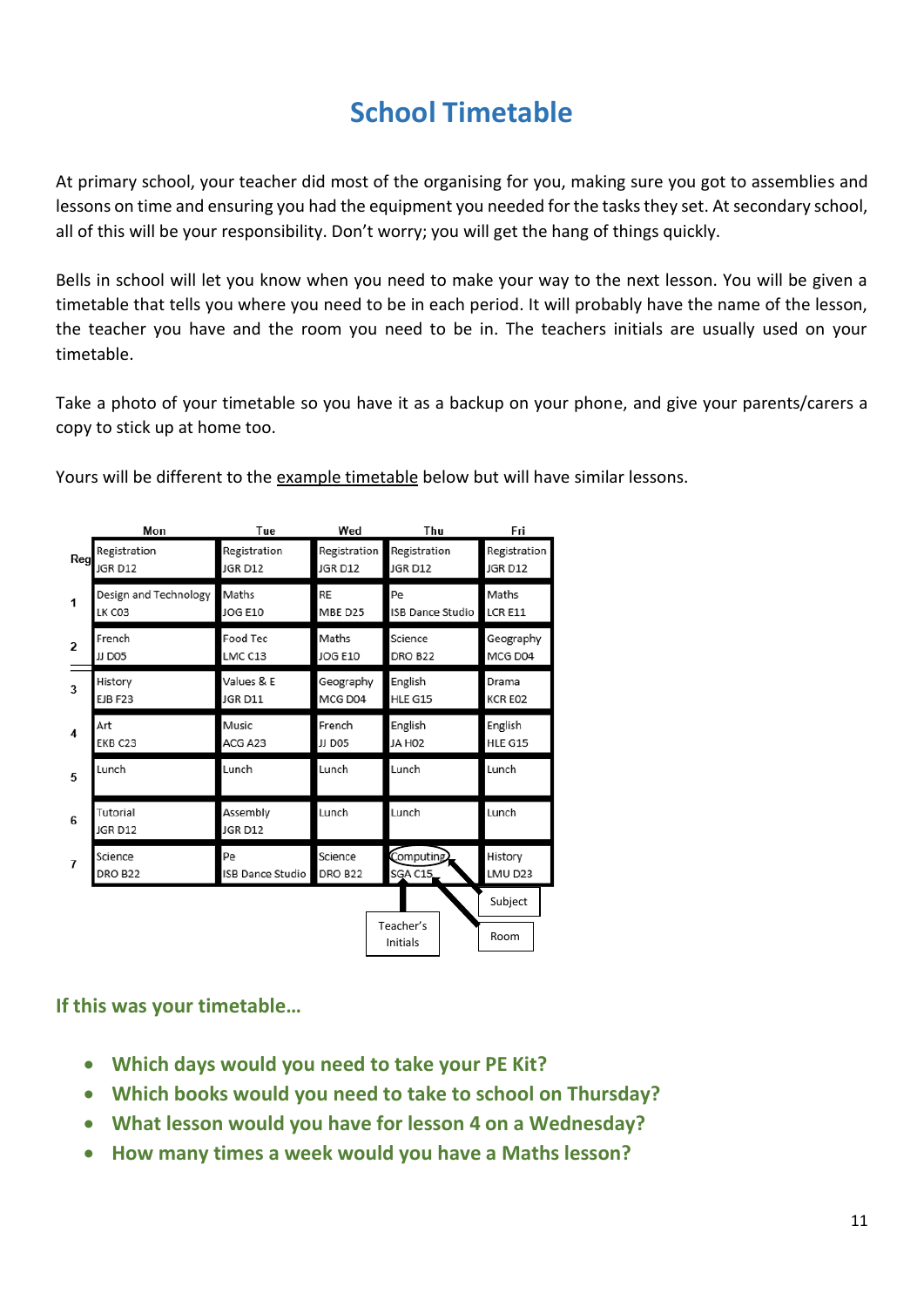### **Growth Mindset for Oakgrove**



*meeting new teachers and making new friends but everyone else will be feeling the same! So be brave say hello or put your hand up to answer a question, next time it won't seem so scary!*

*go as planned! Try not to panic or get upset – use coping strategies like finding out who is best to ask for help e.g. friend/tutor/student services/parents/carers…*

*Know what the school expectations* 

*Remember to start each lesson and each day afresh – you might have been annoyed, frustrated or embarrassed by something but don't let it hold you back! Move on… it happens to everyone and learning how to get over it is key to success!*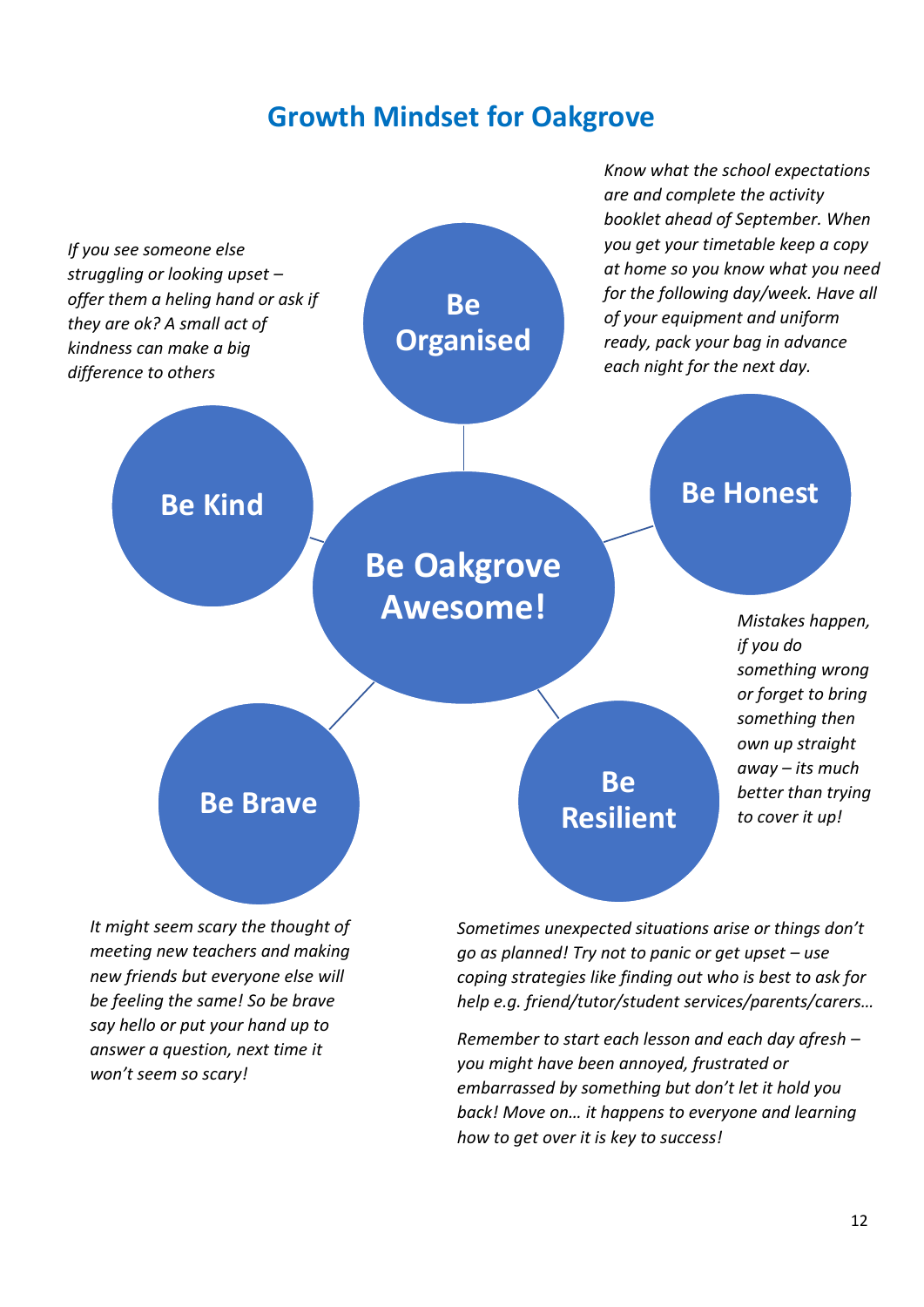## **How Did Other People Feel?**

A lot of your worries are probably similar to those others had when they moved up to secondary school. Read some of the comments from current secondary school students below:

I was worried about getting lost, but the I was worried about the new school wasn't as big as I had thought. lessons that I hadn't done before but I love them now. There are more options for PE, I was worried the teachers would be scary<br>and shout a lot, but they were friendly and and DT, music and art are all better than in primary school! helpful just like my primary teachers. I was worried about how much work I was worried about getting to lessons and homework there would be, and on time, but there were lots of that I wouldn't understand it. I didn't students willing to help. They were need to worry; the work was linked really friendly and pointed us in the to what we already knew so it wasn't right direction if we got lost. much harder than primary. I was worried about bullying. In the I was worried about not making first week at school our form tutors friends, but now I have new friends as talked to us about the bullying policy well as my friends from primary school. and who we could talk to if we saw You spend lots of time together in any bullying in school. I felt safe lessons and form time so there are lots knowing that my teachers were there of chances to get to know people. to speak to if I had any worries. ı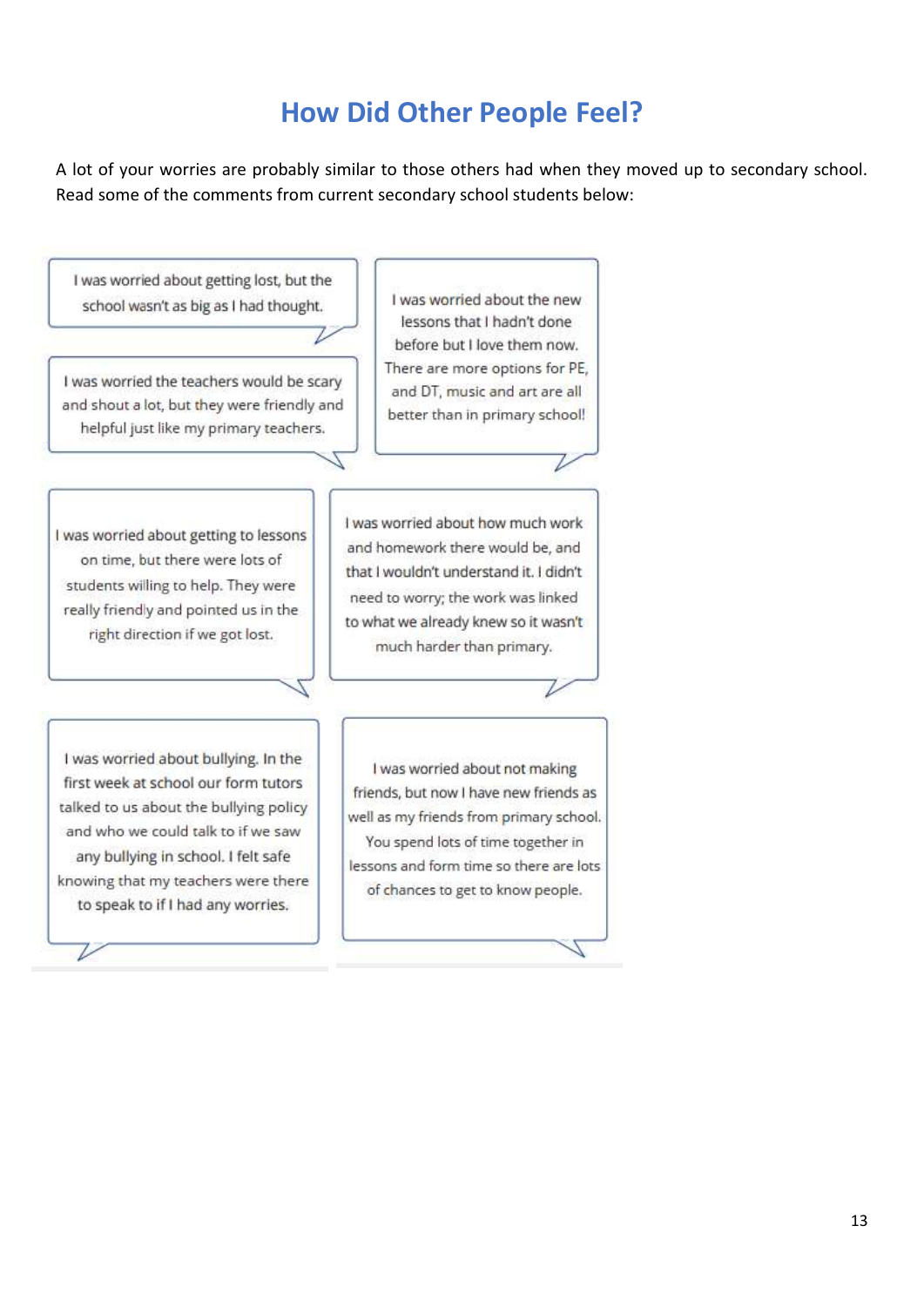## **Managing Change**

You've probably already managed lots of change in your life. Have you ever moved to a new house? Have there been any changes in your family unit? Can you remember how you felt when you started primary school? How do you manage the change between a school term and holidays? Have you ever had a new teacher start during the school year?

Moving to secondary school is a big change in your life. Here are some tips to help you manage this change:

#### **You're not alone.**

Sometimes the change may feel too much, or you might feel like you don't know what is happening, or what you are supposed to do. Talking to other people in your classes can help you realise that you're not alone and that any feelings you have are normal. Talking to other people about how you feel is an important way to cope with change. Remember that everyone in your year is going through the same thing as you, you're not alone. If someone is being mean, speak to them or get help from someone else (don't bottle it up inside).

#### **It is always okay to ask for help.**

It is okay to find change like this worrying or stressful at times. If you find yourself feeling overwhelmed, you can ask for help from someone in school or from family and friends at home.

#### **Be honest.**

If there is anything you don't understand, or if you made a mistake, please speak to the teacher, either during or after your lesson, or your parents/carers.

#### **Be brave.**

Challenge yourself to put your hand up, volunteer to help, join a club, make a new friend, and be kind to a stranger. You'll be amazed what you're capable of!

#### **Be prepared.**

You might be faced with lots of new situations and these can seem daunting. Thinking about what you might do beforehand can make you feel more prepared to deal with them if these situations arise. Make sure to pack everything you need the night before so you're not rushing in the morning.

#### **Be calm.**

If you're feeling upset or angry about anything happening at school, take a step back from the situation, count to 10 in your head and breath before replying.

#### **Have a routine and sleep, eat and exercise well.**

Any kind of change, worry or stress is harder to cope with if you are overtired or hungry. Try to keep a good sleep routine or eat healthily. Exercise releases hormones that can help to reduce any feelings of stress

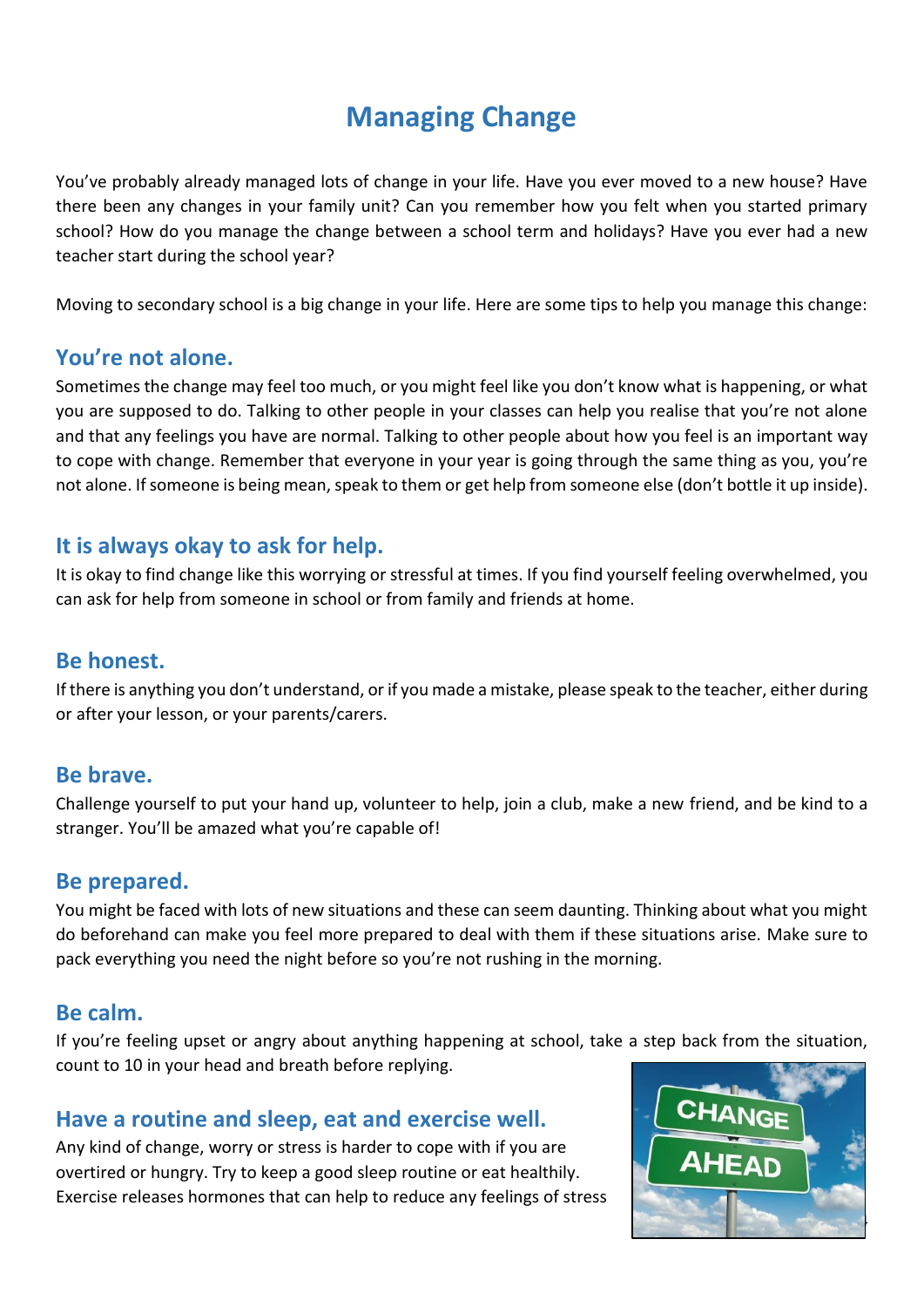## **Making Friends**

An exciting part of starting secondary school is that it brings lots of opportunities to make new friends. Having different friendship groups is a healthy part of life, it encourages and develops both integration and social skills. However, meeting so many new people can be overwhelming. So, how do you get to know people and build new friendships?

- You will have a tutor group that you will probably see often. Your tutor will help you to get to know everyone in your form.
- You will be sitting and working with different people in different subjects. This gives you lots of opportunities to get to know everyone in your form.
- Joining a club or after school activity will help you to meet people that have the same interests as you. **What are your interests?**
- Starting a conversation:
- Smile!
- Ask questions to find out what you have in common.
- Listen to what other people are saying to you.
- Most of all, be kind and remember to be yourself!



#### **Think about something about yourself that you might share with someone new.**

## **Keeping In Touch With Old Friends**

- It's okay to spend time with new people; it doesn't mean you like you other friends less.
- Arrange to meet friends in different classes at break or lunchtime, or travel to school together.
- Some friends might not have moved to the same school as you, but that doesn't mean you can't keep in touch. Try phoning them to ask how they are settling into their new school and arrange to meet up after school or at the weekend.